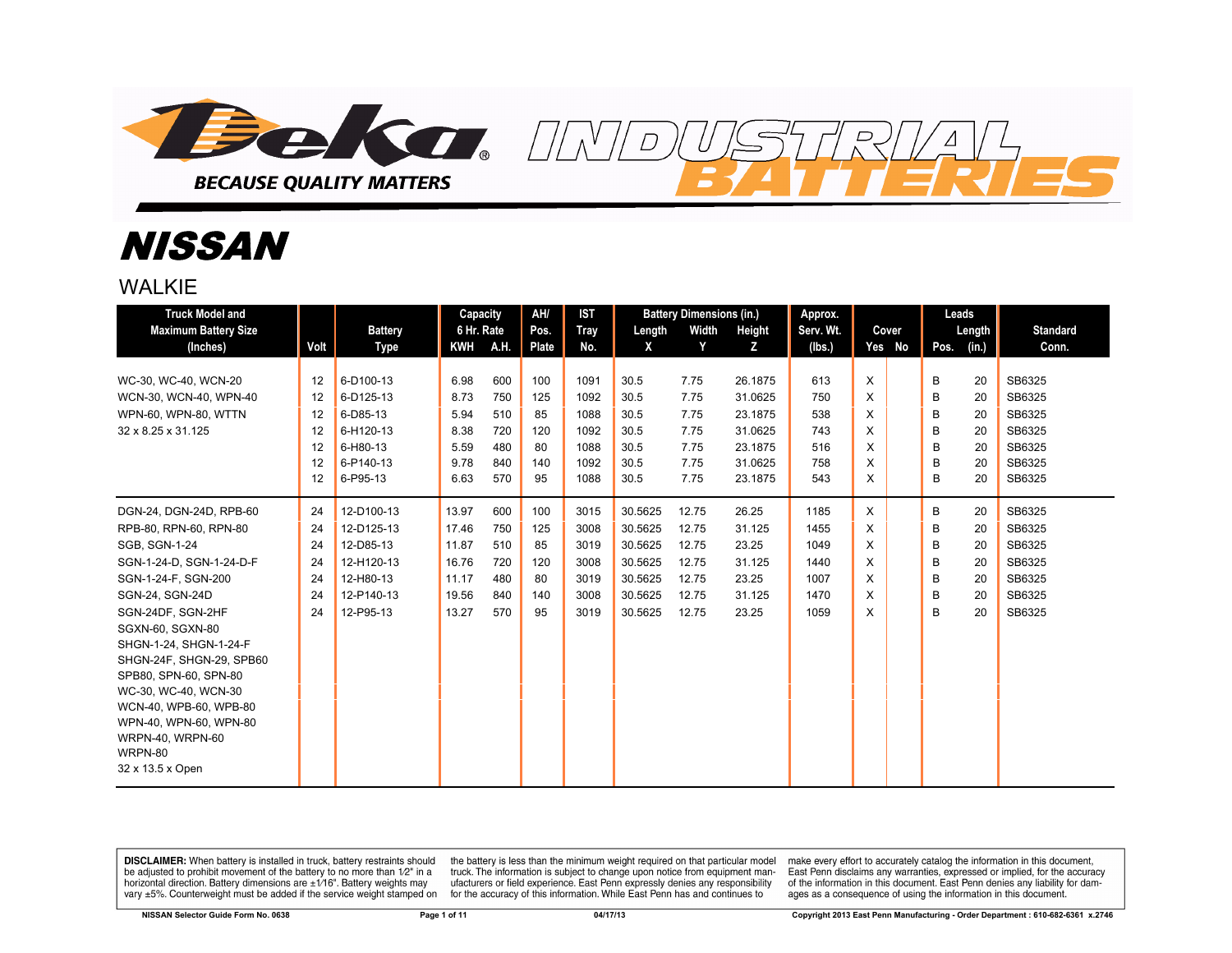#### WALKIE (continued)

| <b>Truck Model and</b>      |      |                | Capacity   |      | AH/   | <b>IST</b>  |         | <b>Battery Dimensions (in.)</b> |         | Approx.   |        |      | Leads  |                 |
|-----------------------------|------|----------------|------------|------|-------|-------------|---------|---------------------------------|---------|-----------|--------|------|--------|-----------------|
| <b>Maximum Battery Size</b> |      | <b>Battery</b> | 6 Hr. Rate |      | Pos.  | <b>Tray</b> | Length  | Width                           | Height  | Serv. Wt. | Cover  |      | Length | <b>Standard</b> |
| (Inches)                    | Volt | <b>Type</b>    | KWH        | A.H. | Plate | No.         | X       | Y                               | z       | (lbs.)    | Yes No | Pos. | (in.)  | Conn.           |
|                             |      |                |            |      |       |             |         |                                 |         |           |        |      |        |                 |
| WC-40, WS-30, WSN-30        | 12   | 6-D100-13      | 6.98       | 600  | 100   | 1091        | 30.5    | 7.75                            | 26.1875 | 613       | X      | B    | 20     | SB6325          |
| <b>WSN-40</b>               | 12   | 6-D125-13      | 8.73       | 750  | 125   | 1092        | 30.5    | 7.75                            | 31.0625 | 750       | X      | B    | 20     | SB6325          |
| 34.5 x 8.25 x 31.125        | 12   | 6-D85-13       | 5.94       | 510  | 85    | 1088        | 30.5    | 7.75                            | 23.1875 | 538       | X      | B    | 20     | SB6325          |
|                             | 12   | 6-H120-13      | 8.38       | 720  | 120   | 1092        | 30.5    | 7.75                            | 31.0625 | 743       | X      | B    | 20     | SB6325          |
|                             | 12   | 6-H80-13       | 5.59       | 480  | 80    | 1088        | 30.5    | 7.75                            | 23.1875 | 516       | X      | B    | 20     | SB6325          |
|                             | 12   | 6-P140-13      | 9.78       | 840  | 140   | 1092        | 30.5    | 7.75                            | 31.0625 | 758       | X      | B    | 20     | SB6325          |
|                             | 12   | 6-P95-13       | 6.63       | 570  | 95    | 1088        | 30.5    | 7.75                            | 23.1875 | 543       | X      | B    | 20     | SB6325          |
| WS-30, WS-40, WSN-30        | 24   | 12-D100-13     | 13.97      | 600  | 100   | 3015        | 30.5625 | 12.75                           | 26.25   | 1185      | X      | B    | 20     | SB6325          |
| <b>WSN-40</b>               | 24   | 12-D125-13     | 17.46      | 750  | 125   | 3008        | 30.5625 | 12.75                           | 31.125  | 1455      | X      | B    | 20     | SB6325          |
| 34.5 x 13.5 x 31.125        | 24   | 12-D85-13      | 11.87      | 510  | 85    | 3019        | 30.5625 | 12.75                           | 23.25   | 1049      | X      | B    | 20     | SB6325          |
|                             | 24   | 12-H120-13     | 16.76      | 720  | 120   | 3008        | 30.5625 | 12.75                           | 31.125  | 1440      | X      | B    | 20     | SB6325          |
|                             | 24   | 12-H80-13      | 11.17      | 480  | 80    | 3019        | 30.5625 | 12.75                           | 23.25   | 1007      | X      | B    | 20     | SB6325          |
|                             | 24   | 12-P140-13     | 19.56      | 840  | 140   | 3008        | 30.5625 | 12.75                           | 31.125  | 1470      | X      | B    | 20     | SB6325          |
|                             | 24   | 12-P95-13      | 13.27      | 570  | 95    | 3019        | 30.5625 | 12.75                           | 23.25   | 1059      | X      | B    | 20     | SB6325          |
| EWPN-45                     | 12   | 6-D85-11       | 4.95       | 425  | 85    | 1087        | 25.875  | 7.75                            | 23.1875 | 455       | X      | B    | 20     | SB6325          |
| 28.25 x 9 x Open            | 12   | 6-H80-11       | 4.66       | 400  | 80    | 1087        | 25.875  | 7.75                            | 23.1875 | 437       | X      | B    | 20     | SB6325          |
|                             | 12   | 6-P95-11       | 5.53       | 475  | 95    | 1087        | 25.875  | 7.75                            | 23.1875 | 460       | X      | B    | 20     | SB6325          |
| EWPN-45                     | 24   | 12-D100-7      | 6.98       | 300  | 100   | 3123        | 25.3125 | 8.5625                          | 26.1875 | 649       | X      | B    | 20     | SB6325          |
| 28.25 x 9 x Open            | 24   | 12-D85-7       | 5.94       | 255  | 85    | 3042        | 25.25   | 8.5625                          | 23.1875 | 567       | X      | B    | 20     | SB6325          |
|                             | 24   | 12-H80-7       | 5.59       | 240  | 80    | 3042        | 25.25   | 8.5625                          | 23.1875 | 544       | X      | B    | 20     | SB6325          |
|                             | 24   | 12-P95-7       | 6.63       | 285  | 95    | 3042        | 25.25   | 8.5625                          | 23.1875 | 573       | X      | B    | 20     | SB6325          |
| WSRN-30                     | 24   | 12-D125-13     | 17.46      | 750  | 125   | 3008        | 30.5625 | 12.75                           | 31.125  | 1455      | X      | B    | 20     | SB6329          |
| 32.25 x 13 x Open           | 24   | 12-D85-13      | 11.87      | 510  | 85    | 3019        | 30.5625 | 12.75                           | 23.25   | 1049      | X      | B    | 20     | SB6329          |
|                             | 24   | 12-H120-13     | 16.76      | 720  | 120   | 3008        | 30.5625 | 12.75                           | 31.125  | 1440      | X      | B    | 20     | SB6329          |
|                             | 24   | 12-H80-13      | 11.17      | 480  | 80    | 3019        | 30.5625 | 12.75                           | 23.25   | 1007      | X      | B    | 20     | SB6329          |
|                             | 24   | 12-P140-13     | 19.56      | 840  | 140   | 3008        | 30.5625 | 12.75                           | 31.125  | 1470      | X      | B    | 20     | SB6329          |
|                             | 24   | 12-P95-13      | 13.27      | 570  | 95    | 3019        | 30.5625 | 12.75                           | 23.25   | 1059      | X      | B    | 20     | SB6329          |
| EWSN-20, EWSN-25            | 24   | 12-D125-7      | 8.73       | 375  | 125   | 3329        | 25.3125 | 8.5625                          | 31.0625 | 792       | X      | B    | 15     | SB6329          |
| 27.375 x 9 x Open           | 24   | 12-D85-7       | 5.94       | 255  | 85    | 3042        | 25.25   | 8.5625                          | 23.1875 | 567       | X      | B    | 15     | SB6329          |
|                             | 24   | 12-H120-7      | 8.38       | 360  | 120   | 3329        | 25.3125 | 8.5625                          | 31.0625 | 784       | X      | B    | 15     | SB6329          |
|                             | 24   | 12-H80-7       | 5.59       | 240  | 80    | 3042        | 25.25   | 8.5625                          | 23.1875 | 544       | X      | B    | 15     | SB6329          |
|                             | 24   | 12-P140-7      | 9.78       | 420  | 140   | 3329        | 25.3125 | 8.5625                          | 31.0625 | 800       | X      | B    | 15     | SB6329          |
|                             | 24   | 12-P95-7       | 6.63       | 285  | 95    | 3042        | 25.25   | 8.5625                          | 23.1875 | 573       | X      | B    | 15     | SB6329          |

**DISCLAIMER:** When battery is installed in truck, battery restraints should be adjusted to prohibit movement of the battery to no more than  $12^v$  in a horizontal direction. Battery dimensions are  $\pm 1/16^v$ . Battery wei

the battery is less than the minimum weight required on that particular model<br>truck. The information is subject to change upon notice from equipment man-<br>ufacturers or field experience. East Penn expressly denies any respo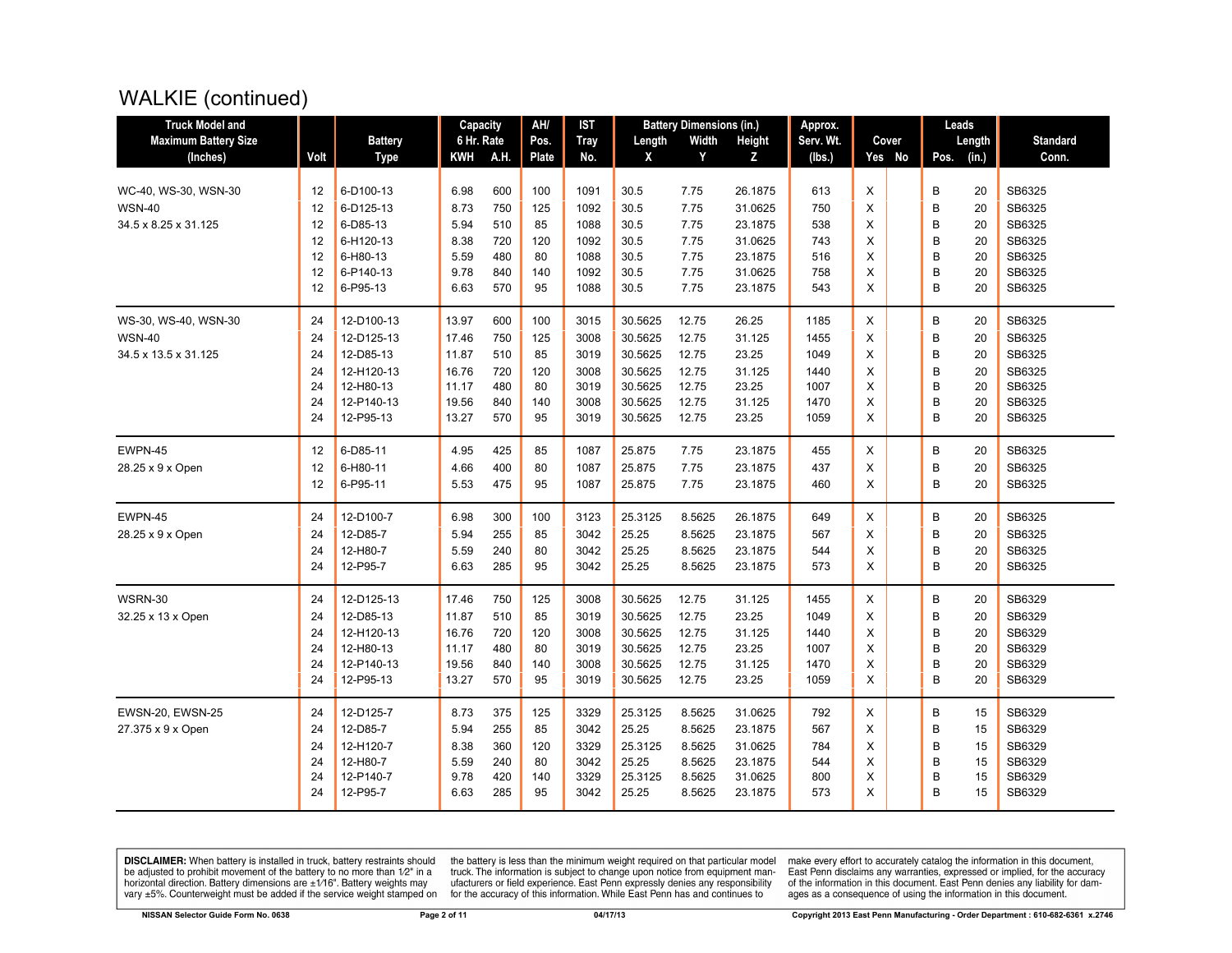### WALKIE (continued)

| <b>Truck Model and</b><br><b>Maximum Battery Size</b>                    |                | <b>Battery</b>                      | Capacity<br>6 Hr. Rate  |                   | AH/<br>Pos.    | <b>IST</b><br><b>Tray</b> | Length                        | <b>Battery Dimensions (in.)</b><br>Width | Height                        | Approx.<br>Serv. Wt. |             | Cover |             | Leads<br>Length | <b>Standard</b>            |
|--------------------------------------------------------------------------|----------------|-------------------------------------|-------------------------|-------------------|----------------|---------------------------|-------------------------------|------------------------------------------|-------------------------------|----------------------|-------------|-------|-------------|-----------------|----------------------------|
| (Inches)                                                                 | Volt           | Type                                | <b>KWH</b>              | A.H.              | <b>Plate</b>   | No.                       | X                             | Y                                        | z                             | (lbs.)               | Yes         | No    | Pos.        | (in.)           | Conn.                      |
| WSN-30, WSN-40<br>30.875 x 8.25 x 31                                     | 12<br>12<br>12 | 6-D85-13<br>6-H80-13<br>6-P95-13    | 5.94<br>5.59<br>6.63    | 510<br>480<br>570 | 85<br>80<br>95 | 1013<br>1013<br>1013      | 30.5<br>30.5<br>30.5          | 7.75<br>7.75<br>7.75                     | 23.1875<br>23.1875<br>23.1875 | 533<br>512<br>538    | X<br>X<br>X |       | B<br>B<br>B | 20<br>20<br>20  | SB6325<br>SB6325<br>SB6325 |
| <b>EWPN2-45</b><br>28.5 x 9 x Open                                       | 24<br>24<br>24 | 12-D85-7<br>12-H80-7<br>12-P95-7    | 5.94<br>5.59<br>6.63    | 255<br>240<br>285 | 85<br>80<br>95 | 3373<br>3373<br>3373      | 27.875<br>27.875<br>27.875    | 8.875<br>8.875<br>8.875                  | 23.25<br>23.25<br>23.25       | 598<br>574<br>604    | X<br>X<br>X |       | B<br>B<br>B | 20<br>20<br>20  | SB6329<br>SB6329<br>SB6329 |
| <b>WRPN-40, WRPN-60</b><br>WRPN-80, WSN-30, WSN-40<br>30.875 x 13.5 x 31 | 24<br>24<br>24 | 12-D85-13<br>12-H80-13<br>12-P95-13 | 11.87<br>11.17<br>13.27 | 510<br>480<br>570 | 85<br>80<br>95 | 3019<br>3019<br>3019      | 30.5625<br>30.5625<br>30.5625 | 12.75<br>12.75<br>12.75                  | 23.25<br>23.25<br>23.25       | 1049<br>1007<br>1059 | X<br>X<br>X |       | B<br>B<br>B | 20<br>20<br>20  | SB6325<br>SB6325<br>SB6325 |
| EWPN-45<br>$31.25 \times 9 \times 24$                                    | 24<br>24<br>24 | 12-D85-7<br>12-H80-7<br>12-P95-7    | 5.94<br>5.59<br>6.63    | 255<br>240<br>285 | 85<br>80<br>95 | 3487<br>3487<br>3487      | 29.1875<br>29.1875<br>29.1875 | 8.5625<br>8.5625<br>8.5625               | 23.1875<br>23.1875<br>23.1875 | 590<br>566<br>596    | X<br>X<br>X |       | B<br>B<br>B | 20<br>20<br>20  | SB6325<br>SB6325<br>SB6325 |

H - Designates (H-Series battery type), Hydrasaver Product - Extended Watering Series.

### PLATINUM 4-WHEEL SIT DOWN RIDER (CUSHION TIRE)

| <b>Truck Model and</b><br><b>Maximum Battery Size</b> |                | <b>Battery</b>                      | Capacity<br>6 Hr. Rate  |                    | AH/<br>Pos.    | <b>IST</b><br><b>Tray</b> | Length                        | <b>Battery Dimensions (in.)</b><br>Width | Height                        | Approx.<br>Serv. Wt. |     | Cover       |             | Leads<br>Length | Standard                   |
|-------------------------------------------------------|----------------|-------------------------------------|-------------------------|--------------------|----------------|---------------------------|-------------------------------|------------------------------------------|-------------------------------|----------------------|-----|-------------|-------------|-----------------|----------------------------|
| (Inches)                                              | Volt           | Type                                | <b>KWH</b>              | A.H.               | Plate          | No.                       | X                             |                                          | z                             | (Ibs.)               | Yes | No          | Pos.        | (in.)           | Conn.                      |
| BX30, BX35<br>35.1875 x 26.75 x 23.4375               | 36<br>36<br>36 | 18-D85-17<br>18-H80-17<br>18-P95-17 | 23.75<br>22.35<br>26.54 | 680<br>640<br>760  | 85<br>80<br>95 | 6001<br>6001<br>6001      | 33.1875<br>33.1875<br>33.1875 | 25.5625<br>25.5625<br>25.5625            | 22.6875<br>22.6875<br>22.6875 | 2090<br>2006<br>2111 |     | X<br>X<br>X | B<br>B<br>B | 18<br>18<br>18  | SB6320<br>SB6320<br>SB6320 |
| BX30, BX35<br>35.1875 x 26.75 x 23.4375               | 48<br>48<br>48 | 24-D85-13<br>24-H80-13<br>24-P95-13 | 23.75<br>22.35<br>26.54 | 510<br>480<br>570  | 85<br>80<br>95 | 7007<br>7007<br>7007      | 30.6875<br>30.6875<br>30.6875 | 25.3125<br>25.3125<br>25.3125            | 22.6875<br>22.6875<br>22.6875 | 2033<br>1952<br>2053 |     | X<br>X<br>X | B<br>B<br>B | 18<br>18<br>18  | SB6320<br>SB6320<br>SB6320 |
| BX40, BX50, BX50EE<br>39.125 x 28.3125 x 23.4375      | 36<br>36<br>36 | 18-D85-23<br>18-H80-23<br>18-P95-23 | 32.65<br>30.73<br>36.49 | 935<br>880<br>1045 | 85<br>80<br>95 | 6009<br>6009<br>6009      | 38.1875<br>38.1875<br>38.1875 | 26.9375<br>26.9375<br>26.9375            | 22.6875<br>22.6875<br>22.6875 | 2703<br>2595<br>2730 |     | X<br>X<br>X | B<br>B<br>в | 18<br>18<br>18  | SB6320<br>SB6320<br>SB6320 |
| BX40, BX50, BX50EE<br>39.125 x 28.3125 x 23.4375      | 48<br>48<br>48 | 24-D85-17<br>24-H80-17<br>24-P95-17 | 31.66<br>29.80<br>35.39 | 680<br>640<br>760  | 85<br>80<br>95 | 7002<br>7002<br>7002      | 38.1875<br>38.1875<br>38.1875 | 26.6875<br>26.6875<br>26.6875            | 22.6875<br>22.6875<br>22.6875 | 2695<br>2587<br>2722 |     | X<br>X<br>X | B<br>B<br>в | 18<br>18<br>18  | SB6320<br>SB6320<br>SB6320 |

DISCLAIMER: When battery is installed in truck, battery restraints should be adjusted to prohibit movement of the battery to no more than 1/2" in a horizontal direction. Battery dimensions are ±1/16". Battery weights may vary ±5%. Counterweight must be added if the service weight stamped on

the battery is less than the minimum weight required on that particular model truck. The information is subject to change upon notice from equipment manufacturers or field experience. East Penn expressly denies any responsibility for the accuracy of this information. While East Penn has and continues to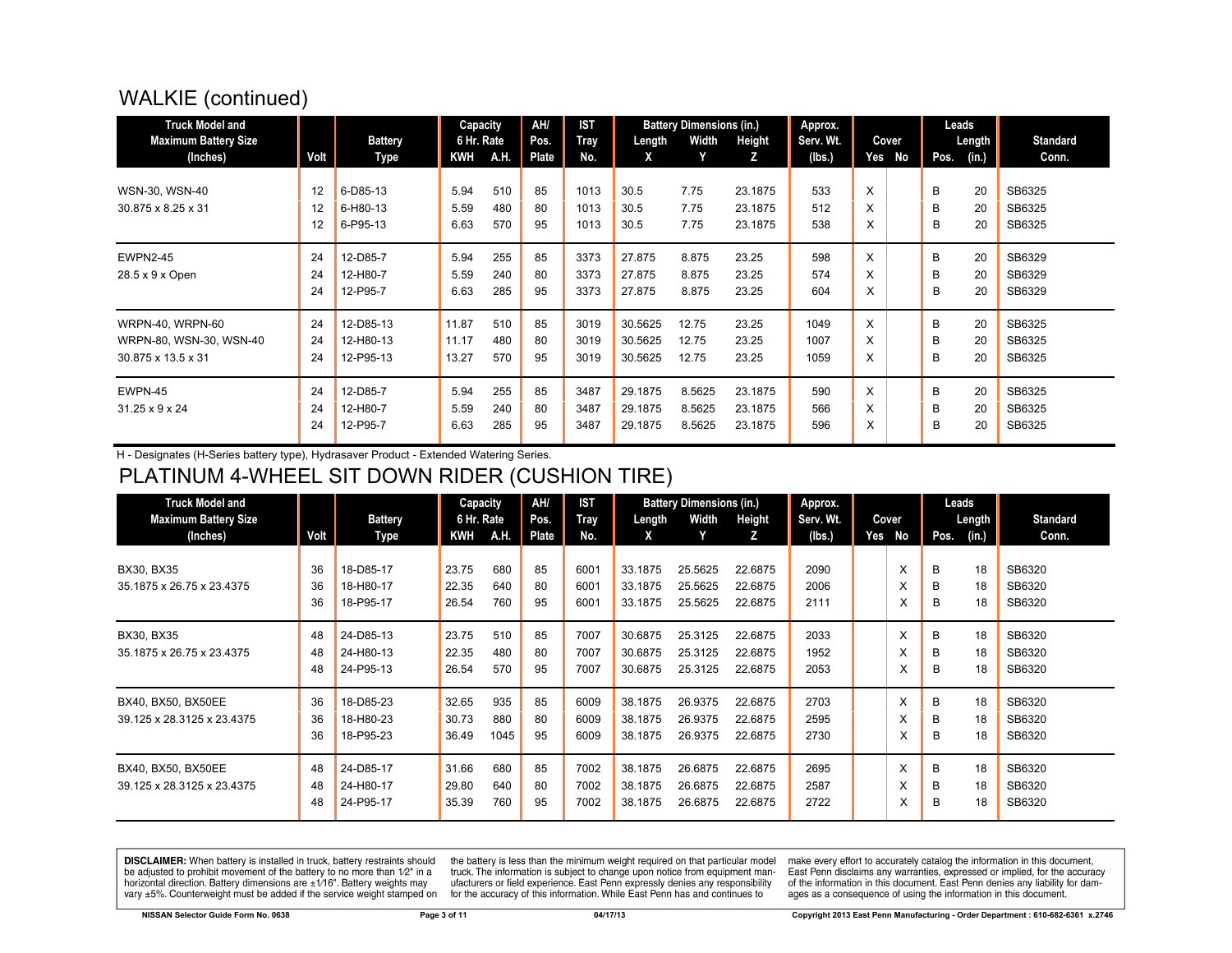#### PLATINUM 4-WHEEL SIT DOWN RIDER (CUSHION TIRE) (continued)

| <b>Truck Model and</b><br><b>Maximum Battery Size</b>                     |                | <b>Battery</b>                      |                | Capacity<br>6 Hr. Rate  |                      | AH/<br>Pos.    | <b>IST</b><br><b>Tray</b> | Length                        | <b>Battery Dimensions (in.)</b><br>Width | Height                        | Approx.<br>Serv. Wt. | Cover       |             | Leads<br>Length | <b>Standard</b>            |
|---------------------------------------------------------------------------|----------------|-------------------------------------|----------------|-------------------------|----------------------|----------------|---------------------------|-------------------------------|------------------------------------------|-------------------------------|----------------------|-------------|-------------|-----------------|----------------------------|
| (Inches)                                                                  | Volt           | Type                                |                | KWH                     | A.H.                 | Plate          | No.                       | X                             |                                          | z                             | (lbs.)               | Yes No      | Pos.        | (in.)           | Conn.                      |
| <b>BX50L, BX60</b><br>39.125 x 34.1875 x 23.4375                          | 36<br>36<br>36 | 18-D85-29<br>18-H80-29<br>18-P95-29 |                | 41.55<br>39.11<br>46.44 | 1190<br>1120<br>1330 | 85<br>80<br>95 | 6021<br>6021<br>6021      | 38.1875<br>38.1875<br>38.1875 | 33.6875<br>33.6875<br>33.6875            | 22.6875<br>22.6875<br>22.6875 | 3394<br>3258<br>3428 | X<br>X<br>X | B<br>B<br>B | 18<br>18<br>18  | SB6320<br>SB6320<br>SB6320 |
| <b>BX50L, BX60</b><br>39.125 x 34.1875 x 23.4375                          | 48<br>48<br>48 | 24-D85-21<br>24-H80-21<br>24-P95-21 |                | 39.58<br>37.25<br>44.23 | 850<br>800<br>950    | 85<br>80<br>95 | 7004<br>7004<br>7004      | 38.1875<br>38.1875<br>38.1875 | 32.6875<br>32.6875<br>32.6875            | 22.6875<br>22.6875<br>22.6875 | 3272<br>3141<br>3305 | X<br>X<br>X | B<br>В<br>B | 18<br>18<br>18  | SB6320<br>SB6320<br>SB6320 |
| <b>BX80</b><br>39.125 x 34.1875 x 23.4375<br>Min. Battery Wt. - 3351 lbs. | 36<br>36<br>36 | 18-D85-29<br>18-H80-29<br>18-P95-29 |                | 41.55<br>39.11<br>46.44 | 1190<br>1120<br>1330 | 85<br>80<br>95 | 6021<br>6021<br>6021      | 38.1875<br>38.1875<br>38.1875 | 33.6875<br>33.6875<br>33.6875            | 22.6875<br>22.6875<br>22.6875 | 3394<br>3258<br>3428 | X<br>X<br>X | B<br>B<br>B | 18<br>18<br>18  | SB6320<br>SB6320<br>SB6320 |
| <b>BX80</b><br>39.125 x 34.1875 x 23.4375<br>Min. Battery Wt. - 3351 lbs. | 48<br>48<br>48 | 24-D85-21<br>24-H80-21<br>24-P95-21 | SD<br>SD<br>sp | 39.58<br>37.25<br>44.23 | 850<br>800<br>950    | 85<br>80<br>95 | 7166<br>7166<br>7166      | 38.625<br>38.625<br>38.625    | 33.25<br>33.25<br>33.25                  | 22.6875<br>22.6875<br>22.6875 | 3364<br>3229<br>3398 | X<br>X<br>X | B<br>B<br>B | 18<br>18<br>18  | SB6320<br>SB6320<br>SB6320 |

H - Designates (H-Series battery type), Hydrasaver Product - Extended Watering Series.

sp - Special tray IST7166 with steel added for minimum weight requirement.

#### PLATINUM 4-WHEEL SIT DOWN RIDER (PNEUMATIC TIRE)

| <b>Truck Model and</b><br><b>Maximum Battery Size</b>                       |                | <b>Battery</b>                      |                | Capacity<br>6 Hr. Rate  |                     | AH/<br>Pos.    | <b>IST</b><br>Tray   | Length                        | <b>Battery Dimensions (in.)</b><br>Width | Height                  | Approx.<br>Serv. Wt. |     | Cover       | Leads       | Length         | <b>Standard</b>            |
|-----------------------------------------------------------------------------|----------------|-------------------------------------|----------------|-------------------------|---------------------|----------------|----------------------|-------------------------------|------------------------------------------|-------------------------|----------------------|-----|-------------|-------------|----------------|----------------------------|
| (Inches)                                                                    | Volt           | Type                                |                | KWH                     | A.H.                | Plate          | No.                  | X                             | Υ                                        | z                       | (Ibs.)               | Yes | No          | Pos.        | (in.)          | Conn.                      |
| <b>BXP30, BXP35</b><br>38.8125 x 26.375 x 18.5                              | 48             | 24-D55-17                           | sp             | 20.49                   | 440                 | 55             | 7645                 | 38.5625                       | 26.4375                                  | 18.75                   | 2035                 |     | X           | B           | 25             | SB6320                     |
| BXP30L, BXP35L, BXP40<br><b>BXP50</b><br>38.8125 x 33.875 x 18.5            | 48             | 24-D55-21                           | sp             | 25.61                   | 550                 | 55             | 7646                 | 38.5625                       | 33.8125                                  | 18.75                   | 2538                 |     | X           | B           | 25             | SB6320                     |
| BXP40L, BXP50L<br>38.8125 x 39.9375 x 22.875                                | 48<br>48<br>48 | 24-D85-25<br>24-H80-25<br>24-P95-25 | sp<br>SD<br>sp | 47.49<br>44.70<br>53.08 | 1020<br>960<br>1140 | 85<br>80<br>95 | 7647<br>7647<br>7647 | 38.5625<br>38.5625<br>38.5625 | 38.6875<br>38.6875<br>38.6875            | 22.75<br>22.75<br>22.75 | 3807<br>3655<br>3845 |     | X<br>X<br>X | B<br>B<br>B | 25<br>25<br>25 | SB6320<br>SB6320<br>SB6320 |
| BXP30S, BXP35S<br>38.8125 x 23.8125 x 18.75<br>Min. Battery Wt. - 1529 lbs. | 48             | 24-D55-15                           |                | 17.93                   | 385                 | 55             | 7644                 | 38.5625                       | 23.5625                                  | 18.5                    | 1781                 |     | X           | B           | 25             | SB6320                     |

DISCLAIMER: When battery is installed in truck, battery restraints should be adjusted to prohibit movement of the battery to no more than 1/2" in a horizontal direction. Battery dimensions are  $\pm 1/16$ ". Battery weights may vary ±5%. Counterweight must be added if the service weight stamped on

the battery is less than the minimum weight required on that particular model truck. The information is subject to change upon notice from equipment manufacturers or field experience. East Penn expressly denies any responsibility for the accuracy of this information. While East Penn has and continues to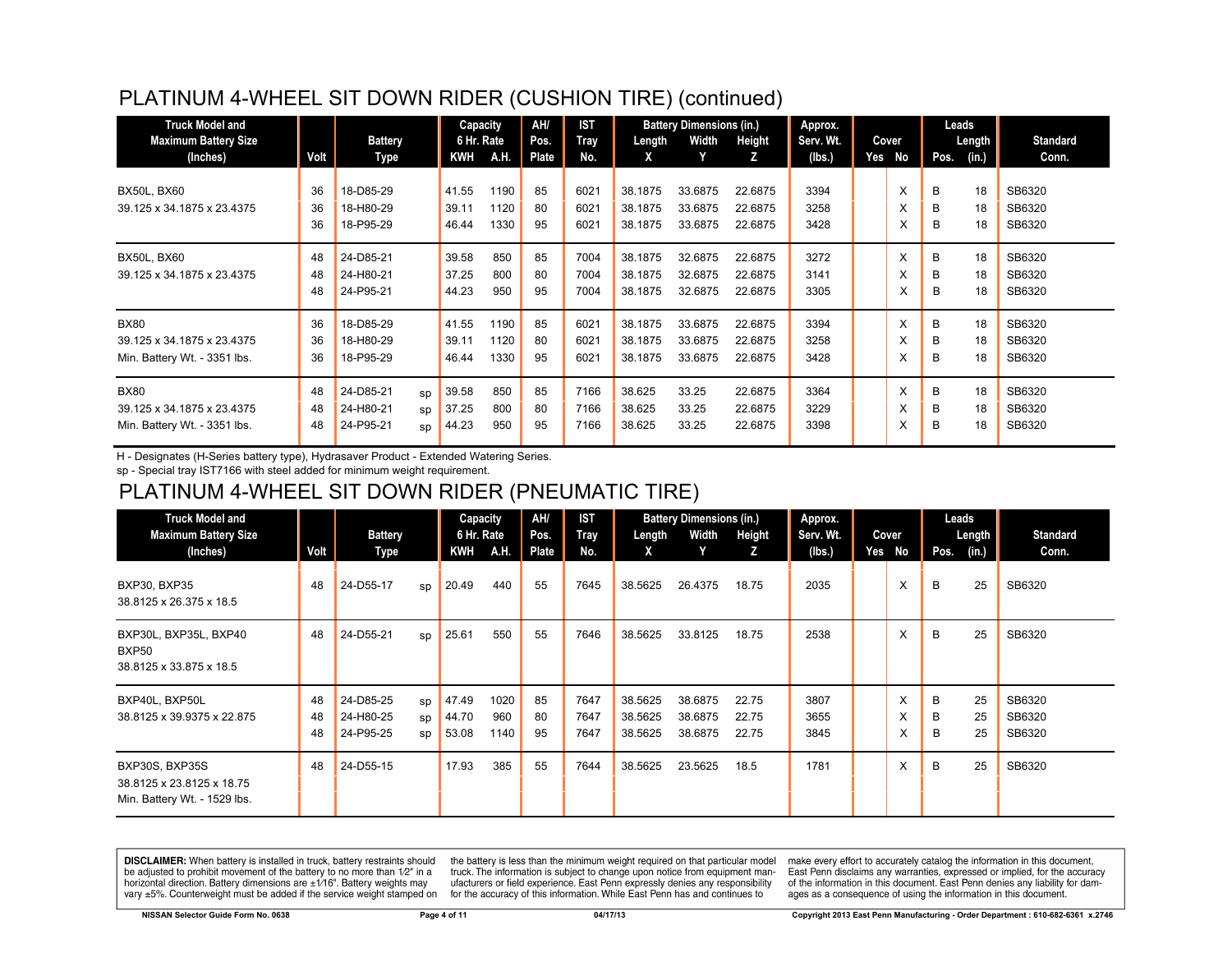#### PLATINUM 4-WHEEL SIT DOWN RIDER (PNEUMATIC TIRE) (continued)

| <b>Truck Model and</b>      |      |                | Capacity   |      | AH/   | <b>IST</b>  |        | <b>Battery Dimensions (in.)</b> |         | Approx.   |        |           |              | Leads  |                 |
|-----------------------------|------|----------------|------------|------|-------|-------------|--------|---------------------------------|---------|-----------|--------|-----------|--------------|--------|-----------------|
| <b>Maximum Battery Size</b> |      | <b>Battery</b> | 6 Hr. Rate |      | Pos.  | <b>Tray</b> | Length | <b>Width</b>                    | Height  | Serv. Wt. | Cover  |           |              | Length | <b>Standard</b> |
| (Inches)                    | Volt | Type           | KWH        | A.H. | Plate | No.         | X      |                                 |         | (lbs.)    | Yes No |           | Pos.         | (in.)  | Conn.           |
| QX40, QX50                  | 80   | 40-D125-9      | 38.80      | 500  | 125   | 9384        | 40     | 27.5                            | 30.5625 | 3357      |        | ᄉ         | A            | 16     | SBE6359         |
| 40.625 x 28.1875 x 31.625   | 80   | 40-H120-9      | 37.25      | 480  | 120   | 9384        | 40     | 27.5                            | 30.5625 | 3323      |        | $\lambda$ | A            | 16     | SBE6359         |
|                             | 80   | 40-P140-9      | 43.46      | 560  | 140   | 9384        | 40     | 27.5                            | 30.5625 | 3391      |        | $\lambda$ | A            | 16     | SBE6359         |
| QX50L, QX60                 | 80   | 40-D125-11     | 48.50      | 625  | 125   | 9548        | 40.125 | 33                              | 30.5625 | 3953      |        | $\lambda$ | $\mathsf{A}$ | 16     | SBE6359         |
| 40.625 x 33.5 x 31.625      | 80   | 40-H120-11     | 46.56      | 600  | 120   | 9548        | 40.125 | 33                              | 30.5625 | 3913      |        | ㅅ         | A            | 16     | SBE6359         |
|                             | 80   | 40-P140-11     | 54.32      | 700  | 140   | 9548        | 40.125 | 33                              | 30.5625 | 3993      |        | ⋏         | A            | 16     | SBE6359         |

sp - Special tray with special lift lugs, gussets on corners, bracket and pin on sides for lock down.

H - Designates (H-Series battery type), Hydrasaver Product - Extended Watering Series.

## REACH STRADDLE TRUCKS

| <b>Truck Model and</b>      |      |                | Capacity   |      | AH/   | <b>IST</b> |         | <b>Battery Dimensions (in.)</b> |         | Approx.   |        |      | Leads  |                 |
|-----------------------------|------|----------------|------------|------|-------|------------|---------|---------------------------------|---------|-----------|--------|------|--------|-----------------|
| <b>Maximum Battery Size</b> |      | <b>Battery</b> | 6 Hr. Rate |      | Pos.  | Tray       | Length  | Width                           | Height  | Serv. Wt. | Cover  |      | Length | <b>Standard</b> |
| (Inches)                    | Volt | Type           | KWH        | A.H. | Plate | No.        | X       | Y                               | z       | (Ibs.)    | Yes No | Pos. | (in.)  | Conn.           |
| OR 35, OR 40                | 24   | 12-D125-15     | 20.37      | 875  | 125   | 3036       | 35.0625 | 12.875                          | 30.5    | 1651      | X      | В    | 14     | SB6320          |
| 38.75 x 13.375 x 32         | 24   | 12-H120-15     | 19.56      | 840  | 120   | 3036       | 35.0625 | 12.875                          | 30.5    | 1634      | X      | B    | 14     | SB6320          |
|                             | 24   | 12-P140-15     | 22.81      | 980  | 140   | 3036       | 35.0625 | 12.875                          | 30.5    | 1668      | X      | B    | 14     | SB6320          |
| OR 35, OR 40                | 24   | 12-D125-19     | 26.19      | 1125 | 125   | 3134       | 38.1875 | 15                              | 30.5625 | 2126      | X      | B    | 14     | SB6320          |
| 38.75 x 16.125 x 32         | 24   | 12-H120-19     | 25.14      | 1080 | 120   | 3134       | 38.1875 | 15                              | 30.5625 | 2105      | X      | B    | 14     | SB6320          |
|                             | 24   | 12-P140-19     | 29.33      | 1260 | 140   | 3134       | 38.1875 | 15                              | 30.5625 | 2147      | X      | B    | 14     | SB6320          |
| OR 35, OR 40                | 36   | 18-D125-11     | 21.83      | 625  | 125   | 6016       | 37.8125 | 13.3125                         | 30.5625 | 1848      | X      | B    | 20     | SB6320          |
| 38.75 x 13.875 x 32         | 36   | 18-H120-11     | 20.95      | 600  | 120   | 6016       | 37.8125 | 13.3125                         | 30.5625 | 1830      | X      | B    | 20     | SB6320          |
|                             | 36   | 18-P140-11     | 24.44      | 700  | 140   | 6016       | 37.8125 | 13.3125                         | 30.5625 | 1866      | X      | в    | 20     | SB6320          |
| OR 35, OR 40                | 36   | 18-D125-13     | 26.19      | 750  | 125   | 6005       | 37.8125 | 15.5625                         | 30.5625 | 2168      | X      | B    | 20     | SB6320          |
| 38.75 x 16.125 x 32         | 36   | 18-H120-13     | 25.14      | 720  | 120   | 6005       | 37.8125 | 15.5625                         | 30.5625 | 2146      | X      | B    | 20     | SB6320          |
|                             | 36   | 18-P140-13     | 29.33      | 840  | 140   | 6005       | 37.8125 | 15.5625                         | 30.5625 | 2190      | X      | в    | 20     | SB6320          |
| OR 45, ORDR 30              | 36   | 18-D125-13     | 26.19      | 750  | 125   | 6005       | 37.8125 | 15.5625                         | 30.5625 | 2168      | X      | B    | 14     | SB6320          |
| 38.75 x 16.125 x 32         | 36   | 18-H120-13     | 25.14      | 720  | 120   | 6005       | 37.8125 | 15.5625                         | 30.5625 | 2146      | X      | B    | 14     | SB6320          |
|                             | 36   | 18-P140-13     | 29.33      | 840  | 140   | 6005       | 37.8125 | 15.5625                         | 30.5625 | 2190      | X      | B    | 14     | SB6320          |
| OR 45, ORDR 30              | 36   | 18-D125-15     | 30.56      | 875  | 125   | 6045       | 38.1875 | 17.8125                         | 30.5625 | 2486      | X      | B    | 14     | SB6320          |
| 38.75 x 18.5 x 32           | 36   | 18-H120-15     | 29.33      | 840  | 120   | 6045       | 38.1875 | 17.8125                         | 30.5625 | 2461      | X      | B    | 14     | SB6320          |
|                             | 36   | 18-P140-15     | 34.22      | 980  | 140   | 6045       | 38.1875 | 17.8125                         | 30.5625 | 2511      | X      | B    | 14     | SB6320          |

**DISCLAIMER:** When battery is installed in truck, battery restraints should be adjusted to prohibit movement of the battery to no more than 1/2" in a horizontal direction. Battery dimensions are  $\pm 1/16$ ". Battery weights may vary ±5%. Counterweight must be added if the service weight stamped on

the battery is less than the minimum weight required on that particular model<br>truck. The information is subject to change upon notice from equipment manufacturers or field experience. East Penn expressly denies any responsibility for the accuracy of this information. While East Penn has and continues to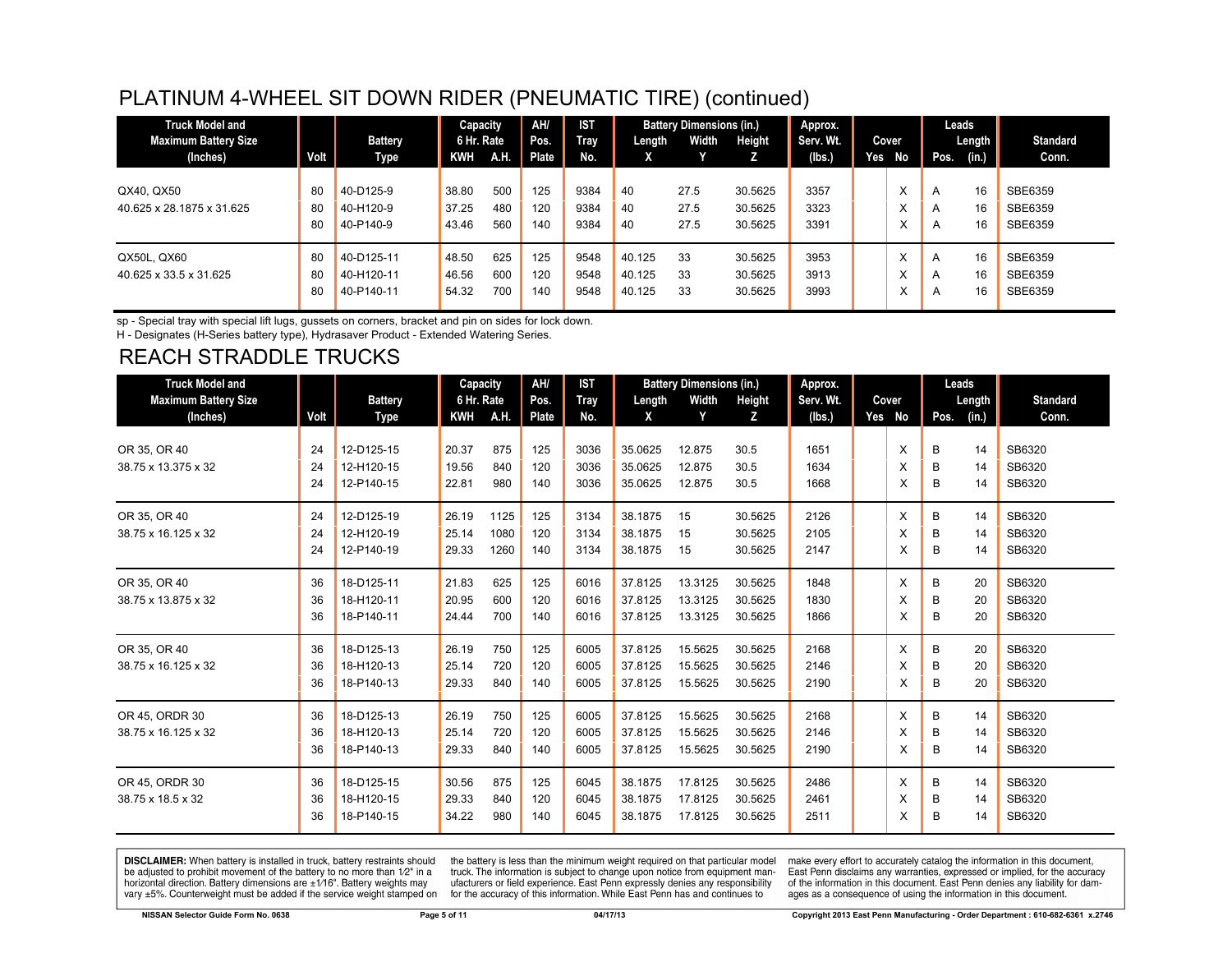#### REACH STRADDLE TRUCKS (continued)

| <b>Truck Model and</b>                                                                           |          |                          |    | Capacity       |             | AH/        | IST          |                    | <b>Battery Dimensions (in.)</b> |                    | Approx.      |        |                              | Leads    |                  |
|--------------------------------------------------------------------------------------------------|----------|--------------------------|----|----------------|-------------|------------|--------------|--------------------|---------------------------------|--------------------|--------------|--------|------------------------------|----------|------------------|
| <b>Maximum Battery Size</b>                                                                      |          | <b>Battery</b>           |    | 6 Hr. Rate     |             | Pos.       | <b>Tray</b>  | Length             | Width                           | Height             | Serv. Wt.    | Cover  |                              | Length   | <b>Standard</b>  |
| (Inches)                                                                                         | Volt     | <b>Type</b>              |    | KWH            | A.H.        | Plate      | No.          | X                  | Y                               | Z                  | (lbs.)       | Yes No | Pos.                         | (in.)    | Conn.            |
| OR 45, ORDR 30<br>38.75 x 21 x 32                                                                | 36<br>36 | 18-D125-17<br>18-H120-17 |    | 34.92<br>33.52 | 1000<br>960 | 125<br>120 | 6069<br>6069 | 38.1875<br>38.1875 | 20.0625<br>20.0625              | 30.5625<br>30.5625 | 2834<br>2806 | X<br>X | В<br>B                       | 14<br>14 | SB6320<br>SB6320 |
|                                                                                                  | 36       | 18-P140-17               |    | 39.11          | 1120        | 140        | 6069         | 38.1875            | 20.0625                         | 30.5625            | 2862         | X      | B                            | 14       | SB6320           |
| RRN 35, RSN 40<br>38.75 x 16.375 x 32<br>Min. Battery Wt. - 2000 lbs.                            | 24       | 12-D160-13               | sp | 22.35          | 960         | 160        | 3780         | 37.875             | 15.5625                         | 30.5625            | 2113         | X      | $\mathsf{C}$                 | 15       | SB6322           |
| RRN 35, RSN 40<br>38.75 x 14.375 x 32<br>Min. Battery Wt. - 1600 lbs.                            | 24       | 12-D160-11               |    | 18.62          | 800         | 160        | 3025         | 35.0625            | 13.1875                         | 30.5               | 1647         | Χ      | $\mathsf{C}$                 | 15       | SB6322           |
| RRN 35, RSN 40                                                                                   | 36       | 18-D125-11               |    | 21.83          | 625         | 125        | 6016         | 37.8125            | 13.3125                         | 30.5625            | 1848         | X      | C                            | 15       | SB6320           |
| 38.75 x 14.375 x 32<br>Min. Battery Wt. - 1600 lbs.                                              | 36<br>36 | 18-H120-11<br>18-P140-11 |    | 20.95<br>24.44 | 600<br>700  | 120<br>140 | 6016<br>6016 | 37.8125<br>37.8125 | 13.3125<br>13.3125              | 30.5625<br>30.5625 | 1830<br>1866 | X<br>X | $\mathsf{C}$<br>$\mathsf{C}$ | 15<br>15 | SB6320<br>SB6320 |
| RRN 35, RRN 30D, RRN 45                                                                          | 36       | 18-D125-13               |    | 26.19          | 750         | 125        | 6005         | 37.8125            | 15.5625                         | 30.5625            | 2168         | X      | C                            | 15       | SB6320           |
| RSN 40, RSN 50<br>38.75 x 16.375 x 32                                                            | 36<br>36 | 18-H120-13<br>18-P140-13 |    | 25.14<br>29.33 | 720<br>840  | 120<br>140 | 6005<br>6005 | 37.8125<br>37.8125 | 15.5625<br>15.5625              | 30.5625<br>30.5625 | 2146<br>2190 | X<br>X | $\mathsf{C}$<br>$\mathsf{C}$ | 15<br>15 | SB6320<br>SB6320 |
| Min. Battery Wt. - 2000 lbs.                                                                     |          |                          |    |                |             |            |              |                    |                                 |                    |              |        |                              |          |                  |
| RRN 45, RRN 30D, RSN 50                                                                          | 36       | 18-D125-17               |    | 34.92          | 1000        | 125        | 6069         | 38.1875            | 20.0625                         | 30.5625            | 2834         | X      | $\mathsf{C}$                 | 15       | SB6320           |
| 38.75 x 20.875 x 32                                                                              | 36       | 18-H120-17               |    | 33.52          | 960         | 120        | 6069         | 38.1875            | 20.0625                         | 30.5625            | 2806         | X      | $\mathsf{C}$<br>$\mathsf{C}$ | 15       | SB6320           |
| Min. Battery Wt. - 2600 lbs.                                                                     | 36       | 18-P140-17               |    | 39.11          | 1120        | 140        | 6069         | 38.1875            | 20.0625                         | 30.5625            | 2862         | X      |                              | 15       | SB6320           |
| SCX-30SN                                                                                         | 24       | 12-D125-13               |    | 17.46          | 750         | 125        | 3093         | 30.5625            | 12.75                           | 30.5               | 1444         | X      | B                            | 14       | SB6320           |
| 32.25 x 13.25 x Open                                                                             | 24<br>24 | 12-H120-13<br>12-P140-13 |    | 16.76<br>19.56 | 720<br>840  | 120<br>140 | 3093<br>3093 | 30.5625<br>30.5625 | 12.75<br>12.75                  | 30.5<br>30.5       | 1430<br>1458 | X<br>X | B<br>B                       | 14<br>14 | SB6320<br>SB6320 |
| OR-35, OR-40<br>38.875 x 13.375 x 32<br>Min. Battery Wt. - 2000 lbs.<br><b>NEW TRAY REQUIRED</b> |          |                          |    |                |             |            |              |                    |                                 |                    |              | X      | B                            | 14       | SB6320           |
| OR-35, OR-40<br>38.875 x 13.375 x 32<br>Min. Battery Wt. - 2000 lbs.<br><b>NEW TRAY REQUIRED</b> |          |                          |    |                |             |            |              |                    |                                 |                    |              | X      | B                            | 14       | SB6320           |

**DISCLAIMER:** When battery is installed in truck, battery restraints should be adjusted to prohibit movement of the battery to no more than  $1/2$ " in a horizontal direction. Battery dimensions are  $\pm 1/16$ ". Battery weig

the battery is less than the minimum weight required on that particular model<br>truck. The information is subject to change upon notice from equipment man-<br>ufacturers or field experience. East Penn expressly denies any respo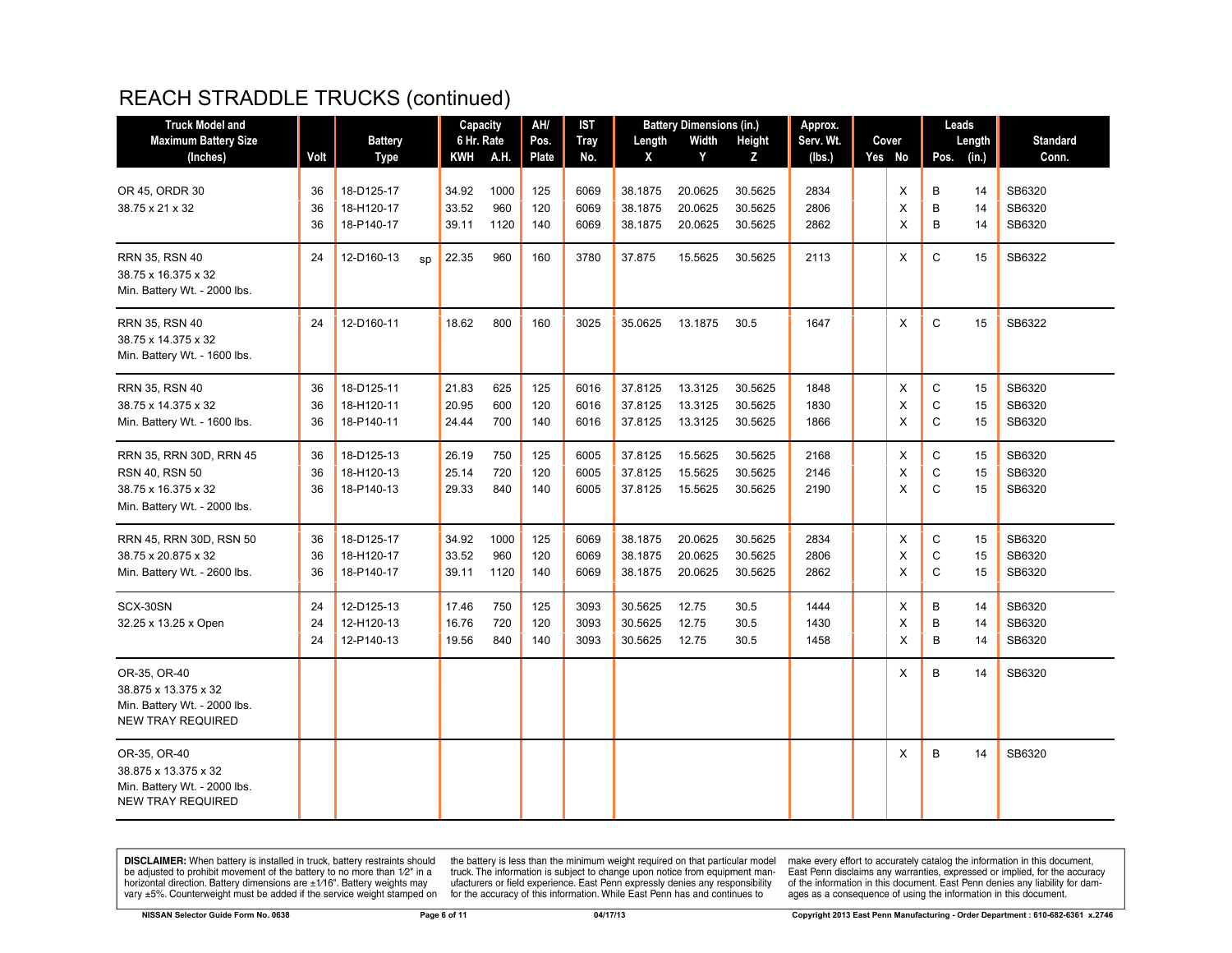#### REACH STRADDLE TRUCKS (continued)

| <b>Truck Model and</b><br><b>Maximum Battery Size</b><br>(Inches)                        | Volt           | <b>Battery</b><br>Type                 | Capacity<br>6 Hr. Rate<br><b>KWH</b> | A.H.                | AH/<br>Pos.<br><b>Plate</b> | <b>IST</b><br>Tray<br>No. | Length<br>X                   | <b>Battery Dimensions (in.)</b><br>Width<br>Y | Height<br>Z                   | Approx.<br>Serv. Wt.<br>(Ibs.) | Cover<br>Yes No | Pos.        | Leads<br>Length<br>(in.) | <b>Standard</b><br>Conn.   |
|------------------------------------------------------------------------------------------|----------------|----------------------------------------|--------------------------------------|---------------------|-----------------------------|---------------------------|-------------------------------|-----------------------------------------------|-------------------------------|--------------------------------|-----------------|-------------|--------------------------|----------------------------|
| OR-35, OR-40, OR-45                                                                      | 36             | 18-D125-13                             | 26.19                                | 750                 | 125                         | 6005                      | 37.8125                       | 15.5625                                       | 30.5625                       | 2168                           | X               | B           | 14                       | SB6320                     |
| ORDR-30, RRN-30D<br>38.875 x 16.1875 x 32<br>Min. Battery Wt. - 2000 lbs.                | 36<br>36       | 18-H120-13<br>18-P140-13               | 25.14<br>29.33                       | 720<br>840          | 120<br>140                  | 6005<br>6005              | 37.8125<br>37.8125            | 15.5625<br>15.5625                            | 30.5625<br>30.5625            | 2146<br>2190                   | X<br>X          | B<br>B      | 14<br>14                 | SB6320<br>SB6320           |
| SCX-30N<br>38.5 x 16.25 x 32<br>Min. Battery Wt. - 2175 lbs.<br><b>NEW TRAY REQUIRED</b> |                |                                        |                                      |                     |                             |                           |                               |                                               |                               |                                | X               | B           | 14                       | SB6320                     |
| OR-45, ORDR-30, SCX-30N<br>SCX-40N                                                       | 36<br>36       | 18-D125-15<br>18-H120-15               | 30.56<br>29.33                       | 875<br>840          | 125<br>120                  | 6045                      | 38.1875<br>38.1875            | 17.8125<br>17.8125                            | 30.5625                       | 2486<br>2461                   | X               | B<br>B      | 14                       | SB6320<br>SB6320           |
| 38.5 x 18.375 x 32<br>Min. Battery Wt. - 2460 lbs.                                       | 36             | 18-P140-15                             | 34.22                                | 980                 | 140                         | 6045<br>6045              | 38.1875                       | 17.8125                                       | 30.5625<br>30.5625            | 2511                           | X<br>X          | B           | 14<br>14                 | SB6320                     |
| OR-45, ORDR-30, RRN-30D<br>SCX-40N<br>38.5 x 20.5 x 32<br>Min. Battery Wt. - 2460 lbs.   | 36<br>36<br>36 | 18-D125-17<br>18-H120-17<br>18-P140-17 | 34.92<br>33.52<br>39.11              | 1000<br>960<br>1120 | 125<br>120<br>140           | 6069<br>6069<br>6069      | 38.1875<br>38.1875<br>38.1875 | 20.0625<br>20.0625<br>20.0625                 | 30.5625<br>30.5625<br>30.5625 | 2834<br>2806<br>2862           | X<br>X<br>X     | B<br>B<br>B | 14<br>14<br>14           | SB6320<br>SB6320<br>SB6320 |

sp - Special tray IST3780 includes steel plates added for minimum weight requirement.

H - Designates (H-Series battery type), Hydrasaver Product - Extended Watering Series.

NEW TRAY REQUIRED - Contact East Penn Factory.

#### ORDER SELECTORS

| <b>Truck Model and</b>       |      |                | Capacity   |      | AH/   | <b>IST</b> |         | <b>Battery Dimensions (in.)</b> |         | Approx.   |                   |      | Leads  |                 |
|------------------------------|------|----------------|------------|------|-------|------------|---------|---------------------------------|---------|-----------|-------------------|------|--------|-----------------|
| <b>Maximum Battery Size</b>  |      | <b>Battery</b> | 6 Hr. Rate |      | Pos.  | Tray       | Length  | Width                           | Height  | Serv. Wt. | Cover             |      | Length | <b>Standard</b> |
| (Inches)                     | Volt | Type           | KWH        | A.H. | Plate | No.        | X       |                                 |         | (lbs.)    | Yes No            | Pos. | (in.)  | Conn.           |
|                              |      |                |            |      |       |            |         |                                 |         |           |                   |      |        |                 |
| RCOSN 30                     | 24   | 12-D160-11     | 18.62      | 800  | 160   | 3025       | 35.0625 | 13.1875                         | 30.5    | 1647      | $\checkmark$<br>ᄉ | B    | 20     | SB6322          |
| 38.75 x 14.5 x 31.5          | 24   | 12-D125-17     | 23.28      | 1000 | 125   | 3127       | 38.1875 | 13.5                            | 30.5625 | 1944      | ᄉ                 | B    | 20     | SB6322          |
| Min. Battery Wt. - 1200 lbs. | 24   | 12-H120-17     | 22.35      | 960  | 120   | 3127       | 38.1875 | 13.5                            | 30.5625 | 1925      | v                 | B    | 20     | SB6322          |
|                              | 24   | 12-P140-17     | 26.07      | 1120 | 140   | 3127       | 38.1875 | 13.5                            | 30.5625 | 1963      | $\checkmark$<br>⋏ | B    | 20     | SB6322          |
| RCOSN 30                     | 36   | 18-D125-11     | 21.83      | 625  | 125   | 6016       | 37.8125 | 13.3125                         | 30.5625 | 1848      | X                 | B    | 20     | SB6320          |
|                              |      |                |            |      |       |            |         |                                 |         |           |                   |      |        |                 |
| 38.75 x 14.5 x 31.5          | 36   | 18-H120-11     | 20.95      | 600  | 120   | 6016       | 37.8125 | 13.3125                         | 30.5625 | 1830      | ⋏                 | B    | 20     | SB6320          |
|                              | 36   | 18-P140-11     | 24.44      | 700  | 140   | 6016       | 37.8125 | 13.3125                         | 30.5625 | 1866      | $\checkmark$<br>ᄉ | В    | 20     | SB6320          |

**DISCLAIMER:** When battery is installed in truck, battery restraints should be adjusted to prohibit movement of the battery to no more than 1/2" in a horizontal direction. Battery dimensions are  $\pm 1/16$ ". Battery weights may vary ±5%. Counterweight must be added if the service weight stamped on

the battery is less than the minimum weight required on that particular model<br>truck. The information is subject to change upon notice from equipment manufacturers or field experience. East Penn expressly denies any responsibility for the accuracy of this information. While East Penn has and continues to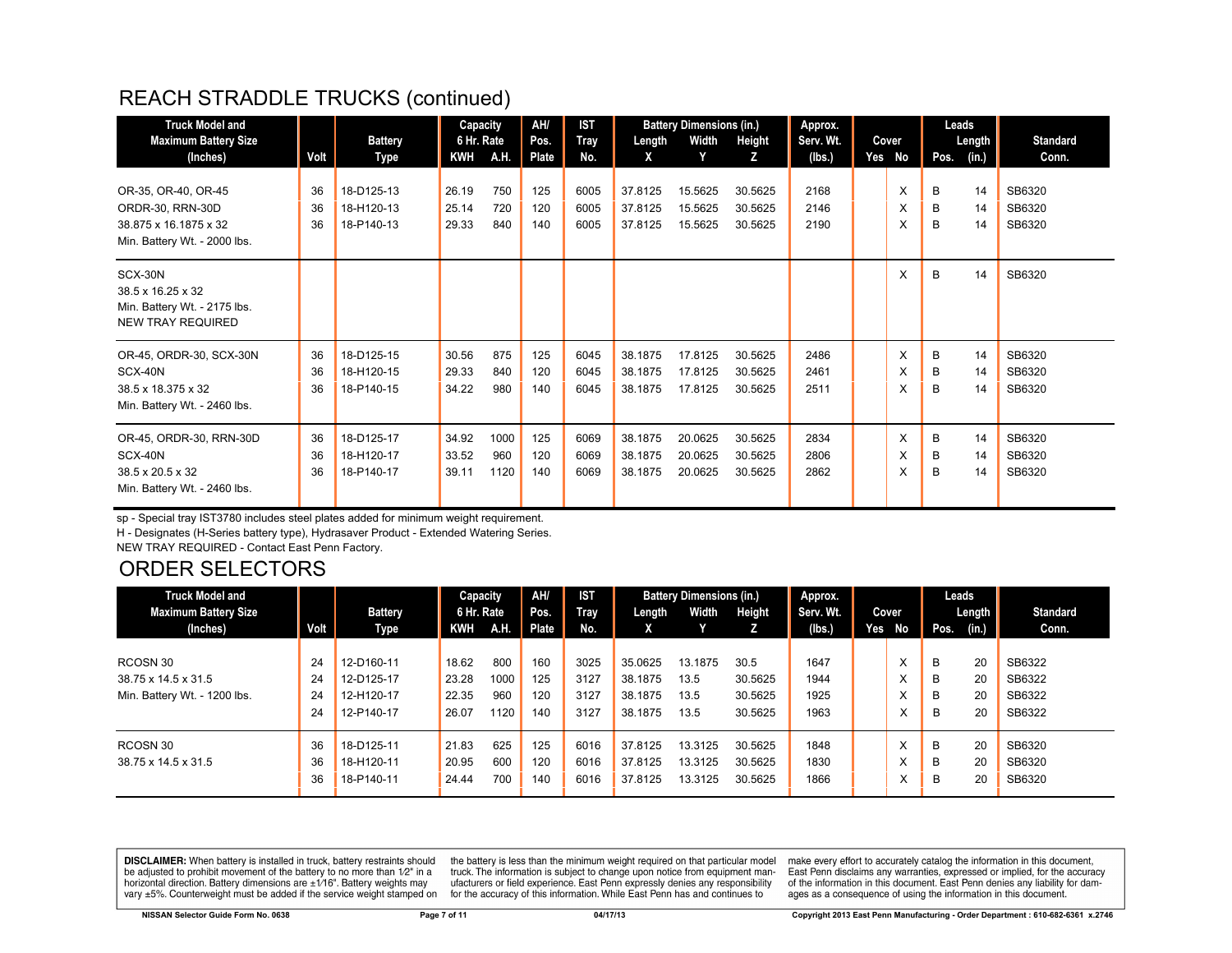#### ORDER SELECTORS (continued)

| 125<br>3036<br>12-D125-15<br>20.37<br>875<br>12.875<br>1651<br><b>OSN 30</b><br>35.0625<br>30.5<br>15<br>24<br>C                | <b>Truck Model and</b><br>Maximum Battery Size<br>(Inches) | Volt | <b>Battery</b><br><b>Type</b> | Capacity<br>6 Hr. Rate<br><b>KWH</b> | AH. | AH/<br>Pos.<br>Plate | <b>IST</b><br><b>Tray</b><br>No. | Length  | <b>Battery Dimensions (in.)</b><br>Width | Height | Approx.<br>Serv. Wt.<br>(Ibs.) | Yes | Cover<br>No | Pos. | Leads<br>Length<br>(in.) | <b>Standard</b><br>Conn.   |
|---------------------------------------------------------------------------------------------------------------------------------|------------------------------------------------------------|------|-------------------------------|--------------------------------------|-----|----------------------|----------------------------------|---------|------------------------------------------|--------|--------------------------------|-----|-------------|------|--------------------------|----------------------------|
| 140<br>980<br>22.81<br>3036<br>1668<br>35.0625<br>12.875<br>Min. Battery Wt. - 1650 lbs.<br>12-P140-15<br>30.5<br>15<br>24<br>C | 36.25 x 13.9375 x 31.5                                     | 24   | 12-H120-15                    | 19.56                                | 840 | 120                  | 3036                             | 35.0625 | 12.875                                   | 30.5   | 1634                           |     |             | C    | 15                       | SB6322<br>SB6322<br>SB6322 |

H - Designates (H-Series battery type), Hydrasaver Product - Extended Watering Series.

#### STAND-UP RIDERS

| <b>Truck Model and</b>      |      |                | Capacity   |      | AH/   | <b>IST</b> | <b>Battery Dimensions (in.)</b> |         | Approx. |           |     | Leads |      |        |                 |
|-----------------------------|------|----------------|------------|------|-------|------------|---------------------------------|---------|---------|-----------|-----|-------|------|--------|-----------------|
| <b>Maximum Battery Size</b> |      | <b>Battery</b> | 6 Hr. Rate |      | Pos.  | Tray       | Length                          | Width   | Height  | Serv. Wt. |     | Cover |      | Length | <b>Standard</b> |
| (Inches)                    | Volt | Type           | <b>KWH</b> | A.H. | Plate | No.        | X                               |         | z       | (Ibs.)    | Yes | No    | Pos. | (in.)  | Conn.           |
|                             |      |                |            |      |       |            |                                 |         |         |           |     |       |      |        |                 |
| OS 25S, OS 30S              | 36   | 18-D125-11     | 21.83      | 625  | 125   | 6016       | 37.8125                         | 13.3125 | 30.5625 | 1848      |     | X     | D    | 12     | SB6320          |
| 38.75 x 13.875 x 32         | 36   | 18-H120-11     | 20.95      | 600  | 120   | 6016       | 37.8125                         | 13.3125 | 30.5625 | 1830      |     | X     | D    | 12     | SB6320          |
|                             | 36   | 18-P140-11     | 24.44      | 700  | 140   | 6016       | 37.8125                         | 13.3125 | 30.5625 | 1866      |     | X     | D    | 12     | SB6320          |
| OS 30                       | 36   | 18-D125-13     | 26.19      | 750  | 125   | 6005       | 37.8125                         | 15.5625 | 30.5625 | 2168      |     | X     | D    | 12     | SB6320          |
| 38.75 x 16.125 x 32         | 36   | 18-H120-13     | 25.14      | 720  | 120   | 6005       | 37.8125                         | 15.5625 | 30.5625 | 2146      |     | X     | D    | 12     | SB6320          |
|                             | 36   | 18-P140-13     | 29.33      | 840  | 140   | 6005       | 37.8125                         | 15.5625 | 30.5625 | 2190      |     | x     | D    | 12     | SB6320          |
| OS 35                       | 36   | 18-D125-15     | 30.56      | 875  | 125   | 6045       | 38.1875                         | 17.8125 | 30.5625 | 2486      |     | X     | D    | 12     | SB6320          |
| 38.75 x 18.375 x 32         | 36   | 18-H120-15     | 29.33      | 840  | 120   | 6045       | 38.1875                         | 17.8125 | 30.5625 | 2461      |     | X     | D    | 12     | SB6320          |
|                             | 36   | 18-P140-15     | 34.22      | 980  | 140   | 6045       | 38.1875                         | 17.8125 | 30.5625 | 2511      |     | X     | D    | 12     | SB6320          |
| OS 40, OS 45, OS 50         | 36   | 18-D125-17     | 34.92      | 1000 | 125   | 6069       | 38.1875                         | 20.0625 | 30.5625 | 2834      |     | X     | D    | 12     | SB6320          |
| 38.75 x 20.75 x 32          | 36   | 18-H120-17     | 33.52      | 960  | 120   | 6069       | 38.1875                         | 20.0625 | 30.5625 | 2806      |     | Х     | D    | 12     | SB6320          |
|                             | 36   | 18-P140-17     | 39.11      | 1120 | 140   | 6069       | 38.1875                         | 20.0625 | 30.5625 | 2862      |     | X     | D    | 12     | SB6320          |

H - Designates (H-Series battery type), Hydrasaver Product - Extended Watering Series. blankblank

#### FOUR WHEEL SIT-DOWN RIDERS

**DISCLAIMER:** When battery is installed in truck, battery restraints should be adjusted to prohibit movement of the battery to no more than 1/2" in a horizontal direction. Battery dimensions are ±1/16". Battery weights may vary ±5%. Counterweight must be added if the service weight stamped on

the battery is less than the minimum weight required on that particular model truck. The information is subject to change upon notice from equipment manufacturers or field experience. East Penn expressly denies any responsibility for the accuracy of this information. While East Penn has and continues to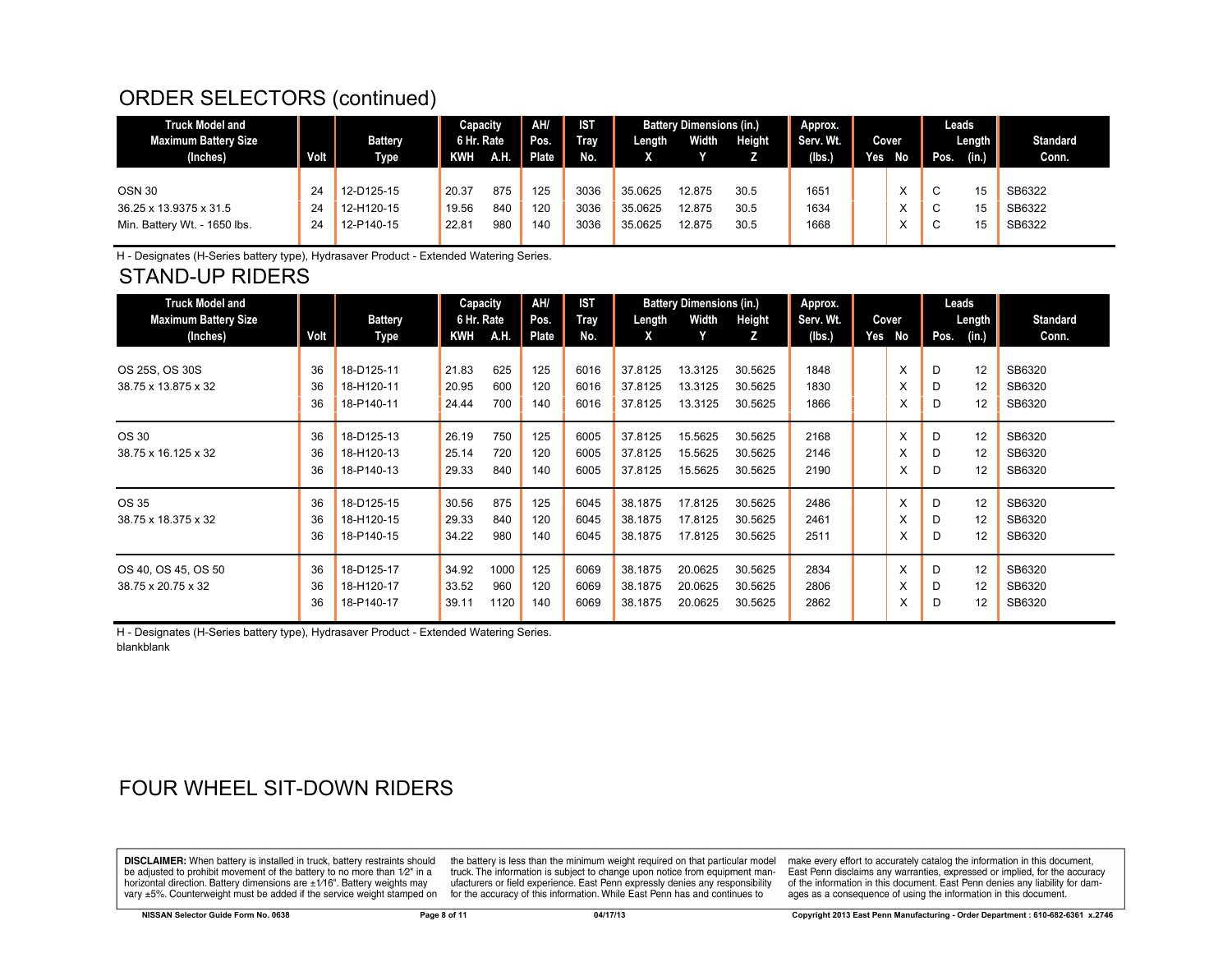#### FOUR WHEEL SIT-DOWN RIDERS

| <b>Truck Model and</b>      |      |                | Capacity   |      | AH/   | IST         |         | <b>Battery Dimensions (in.)</b> |         | Approx.   |  |        | Leads |        |                 |
|-----------------------------|------|----------------|------------|------|-------|-------------|---------|---------------------------------|---------|-----------|--|--------|-------|--------|-----------------|
| <b>Maximum Battery Size</b> |      | <b>Battery</b> | 6 Hr. Rate |      | Pos.  | <b>Tray</b> | Length  | Width                           | Height  | Serv. Wt. |  | Cover  |       | Length | <b>Standard</b> |
| (Inches)                    | Volt | <b>Type</b>    | KWH        | A.H. | Plate | No.         | X       | Y                               | z       | (Ibs.)    |  | Yes No | Pos.  | (in.)  | Conn.           |
|                             |      |                |            |      |       |             |         |                                 |         |           |  |        |       |        |                 |
| E-2000, E-2500, E-3000      | 36   | 18-D85-17      | 23.75      | 680  | 85    | 6001        | 33.1875 | 25.5625                         | 22.6875 | 2090      |  | X      | В     | 18     | SB6320          |
| E-3500, E20, E20YEE, E25    | 36   | 18-H80-17      | 22.35      | 640  | 80    | 6001        | 33.1875 | 25.5625                         | 22.6875 | 2006      |  | Х      | B     | 18     | SB6320          |
| E25YEE, E30, E35, PE20Y     | 36   | 18-P95-17      | 26.54      | 760  | 95    | 6001        | 33.1875 | 25.5625                         | 22.6875 | 2111      |  | X      | B     | 18     | SB6320          |
| PE25Y, PE30Y, PE30YEE       | 36   | 18-D85-19      | 26.71      | 765  | 85    | 6226        | 34.9375 | 25.5625                         | 22.6875 | 2274      |  | X      | B     | 18     | SB6320          |
| PE35Y, PE35YEE              | 36   | 18-H80-19      | 25.14      | 720  | 80    | 6226        | 34.9375 | 25.5625                         | 22.6875 | 2183      |  | X      | B     | 18     | SB6320          |
| 35.1875 x 26.6875 x 23.375  | 36   | 18-P95-19      | 29.86      | 855  | 95    | 6226        | 34.9375 | 25.5625                         | 22.6875 | 2297      |  | X      | B     | 18     | SB6320          |
| See Note A                  |      |                |            |      |       |             |         |                                 |         |           |  |        |       |        |                 |
| E-2000, E-2500, E-3000      | 48   | 24-D85-13      | 23.75      | 510  | 85    | 7007        | 30.6875 | 25.3125                         | 22.6875 | 2033      |  | X      | B     | 18     | SB6320          |
| E-3500, E20, E20YEE, E25    | 48   | 24-H80-13      | 22.35      | 480  | 80    | 7007        | 30.6875 | 25.3125                         | 22.6875 | 1952      |  | X      | В     | 18     | SB6320          |
| E25YEE, E30, E35, PE20Y     | 48   | 24-P95-13      | 26.54      | 570  | 95    | 7007        | 30.6875 | 25.3125                         | 22.6875 | 2053      |  | X      | B     | 18     | SB6320          |
| PE25Y, PE30Y, PE30YEE       | 48   | 24-D85-15      | 27.70      | 595  | 85    | 7049        | 35.1875 | 25.5625                         | 22.6875 | 2332      |  | X      | B     | 18     | SB6320          |
| PE35Y, PE35YEE              | 48   | 24-H80-15      | 26.07      | 560  | 80    | 7049        | 35.1875 | 25.5625                         | 22.6875 | 2239      |  | X      | B     | 18     | SB6320          |
| 35.1875 x 26.6875 x 23.375  | 48   | 24-P95-15      | 30.96      | 665  | 95    | 7049        | 35.1875 | 25.5625                         | 22.6875 | 2355      |  | X      | B     | 18     | SB6320          |
| See Note A                  |      |                |            |      |       |             |         |                                 |         |           |  |        |       |        |                 |
| E-4000, E-5000, E40, E50    | 36   | 18-D85-21      | 29.68      | 850  | 85    | 6010        | 38.1875 | 24.5625                         | 22.6875 | 2466      |  | X      | B     | 18     | SB6320          |
| PE40Y, PE40YEE, PE50Y       | 36   | 18-H80-21      | 27.94      | 800  | 80    | 6010        | 38.1875 | 24.5625                         | 22.6875 | 2367      |  | X      | B     | 18     | SB6320          |
| PE50YEE                     | 36   | 18-P95-21      | 33.17      | 950  | 95    | 6010        | 38.1875 | 24.5625                         | 22.6875 | 2491      |  | X      | B     | 18     | SB6320          |
| 39.0625 x 28.25 x 23.375    | 36   | 18-D85-23      | 32.65      | 935  | 85    | 6009        | 38.1875 | 26.9375                         | 22.6875 | 2703      |  | X      | B     | 18     | SB6320          |
| See Note A                  | 36   | 18-H80-23      | 30.73      | 880  | 80    | 6009        | 38.1875 | 26.9375                         | 22.6875 | 2595      |  | X      | В     | 18     | SB6320          |
|                             | 36   | 18-P95-23      | 36.49      | 1045 | 95    | 6009        | 38.1875 | 26.9375                         | 22.6875 | 2730      |  | X      | B     | 18     | SB6320          |
| E-4000, E40, E50, E5000     | 48   | 24-D85-15      | 27.70      | 595  | 85    | 7031        | 38.1875 | 23.5625                         | 22.6875 | 2332      |  | X      | В     | 18     | SB6320          |
| PE40Y, PE40YEE, PE50Y       | 48   | 24-H80-15      | 26.07      | 560  | 80    | 7031        | 38.1875 | 23.5625                         | 22.6875 | 2239      |  | X      | B     | 18     | SB6320          |
| PE50YEE                     | 48   | 24-P95-15      | 30.96      | 665  | 95    | 7031        | 38.1875 | 23.5625                         | 22.6875 | 2355      |  | X      | B     | 18     | SB6320          |
| 39.0625 x 28.25 x 23.375    | 48   | 24-D85-17      | 31.66      | 680  | 85    | 7002        | 38.1875 | 26.6875                         | 22.6875 | 2695      |  | X      | B     | 18     | SB6320          |
| See Note A                  | 48   | 24-H80-17      | 29.80      | 640  | 80    | 7002        | 38.1875 | 26.6875                         | 22.6875 | 2587      |  | X      | B     | 18     | SB6320          |
|                             | 48   | 24-P95-17      | 35.39      | 760  | 95    | 7002        | 38.1875 | 26.6875                         | 22.6875 | 2722      |  | X      | B     | 18     | SB6320          |
| E-5500, E-6000, E5000L      | 36   | 18-D85-27      | 38.59      | 1105 | 85    | 6026        | 38.1875 | 31.4375                         | 22.6875 | 3144      |  | Х      | В     | 18     | SB6320          |
| E50L, E50YEE, E55           | 36   | 18-H80-27      | 36.32      | 1040 | 80    | 6026        | 38.1875 | 31.4375                         | 22.6875 | 3018      |  | X      | B     | 18     | SB6320          |
| E55YEE, E60, E65, PE50LY    | 36   | 18-P95-27      | 43.13      | 1235 | 95    | 6026        | 38.1875 | 31.4375                         | 22.6875 | 3175      |  | X      | B     | 18     | SB6320          |
| PE60Y, PE60YEE              | 36   | 18-D85-29      | 41.55      | 1190 | 85    | 6021        | 38.1875 | 33.6875                         | 22.6875 | 3394      |  | X      | B     | 18     | SB6320          |
| 39.0625 x 34.8125 x 23.375  | 36   | 18-H80-29      | 39.11      | 1120 | 80    | 6021        | 38.1875 | 33.6875                         | 22.6875 | 3258      |  | X      | B     | 18     | SB6320          |
| See Note A                  | 36   | 18-P95-29      | 46.44      | 1330 | 95    | 6021        | 38.1875 | 33.6875                         | 22.6875 | 3428      |  | X      | B     | 18     | SB6320          |
|                             |      |                |            |      |       |             |         |                                 |         |           |  |        |       |        |                 |

**DISCLAIMER:** When battery is installed in truck, battery restraints should be adjusted to prohibit movement of the battery to no more than  $1/2$ " in a horizontal direction. Battery dimensions are  $\pm 1/16$ ". Battery weig

the battery is less than the minimum weight required on that particular model<br>truck. The information is subject to change upon notice from equipment man-<br>ufacturers or field experience. East Penn expressly denies any respo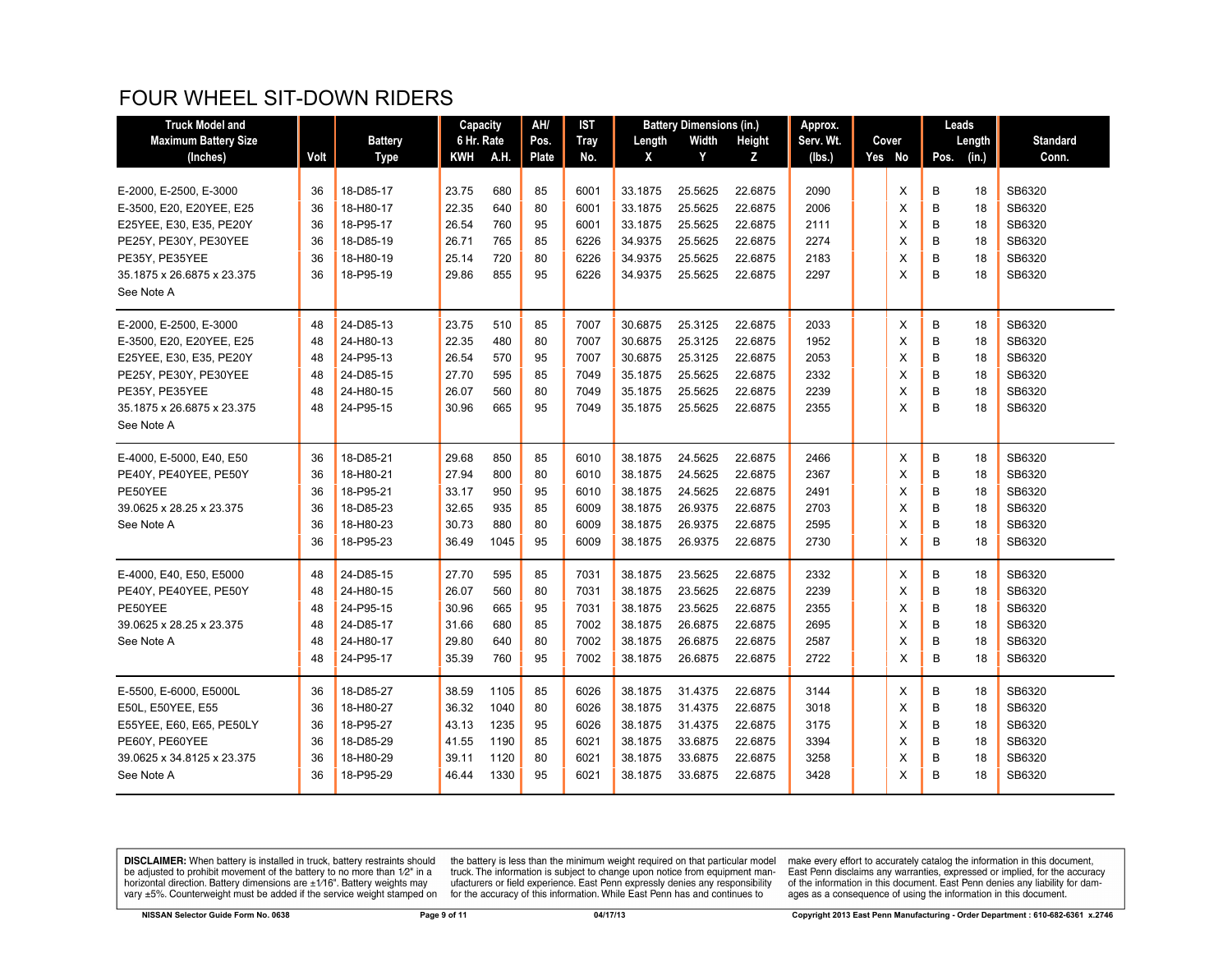#### FOUR WHEEL SIT-DOWN RIDERS (continued)

| <b>Truck Model and</b>      | Capacity |                |            |      | AH/          | <b>IST</b>  |         | <b>Battery Dimensions (in.)</b> |         | Approx.   |   |        | Leads |        |                 |
|-----------------------------|----------|----------------|------------|------|--------------|-------------|---------|---------------------------------|---------|-----------|---|--------|-------|--------|-----------------|
| <b>Maximum Battery Size</b> |          | <b>Battery</b> | 6 Hr. Rate |      | Pos.         | <b>Tray</b> | Length  | Width                           | Height  | Serv. Wt. |   | Cover  |       | Length | <b>Standard</b> |
| (Inches)                    | Volt     | Type           | <b>KWH</b> | A.H. | <b>Plate</b> | No.         | X       | Y                               | z       | (lbs.)    |   | Yes No | Pos.  | (in.)  | Conn.           |
|                             |          |                |            |      |              |             |         |                                 |         |           |   |        |       |        |                 |
| E5000L, E50L, E50YEE        | 48       | 24-D85-19      | 35.62      | 765  | 85           | 7003        | 38.1875 | 29.6875                         | 22.6875 | 2984      |   | X      | B     | 18     | SB6320          |
| E55, E5500, E55YEE, E60     | 48       | 24-H80-19      | 33.52      | 720  | 80           | 7003        | 38.1875 | 29.6875                         | 22.6875 | 2865      |   | X      | B     | 18     | SB6320          |
| E6000, E60YEE, E65          | 48       | 24-P95-19      | 39.81      | 855  | 95           | 7003        | 38.1875 | 29.6875                         | 22.6875 | 3014      |   | X      | B     | 18     | SB6320          |
| PE50LY, PE60Y               | 48       | 24-D85-21      | 39.58      | 850  | 85           | 7004        | 38.1875 | 32.6875                         | 22.6875 | 3272      |   | X      | B     | 18     | SB6320          |
| 39.0625 x 34.1875 x 23.375  | 48       | 24-H80-21      | 37.25      | 800  | 80           | 7004        | 38.1875 | 32.6875                         | 22.6875 | 3141      |   | X      | B     | 18     | SB6320          |
| See Note A                  | 48       | 24-P95-21      | 44.23      | 950  | 95           | 7004        | 38.1875 | 32.6875                         | 22.6875 | 3305      |   | X      | B     | 18     | SB6320          |
| ET-2000, MA01L10S           | 24       | 12-D100-17     | 18.62      | 800  | 100          | 3073        | 38.0625 | 13.375                          | 25.625  | 1537      |   | X      | B     | 21     | SB6320          |
| 39.0625 x 13.75 x 26.1875   | 24       | 12-D85-17      | 15.83      | 680  | 85           | 3135        | 38.125  | 13.375                          | 22.625  | 1361      |   | X      | B     | 21     | SB6320          |
|                             | 24       | 12-H80-17      | 14.90      | 640  | 80           | 3135        | 38.125  | 13.375                          | 22.625  | 1307      |   | X      | в     | 21     | SB6320          |
|                             | 24       | 12-P95-17      | 17.69      | 760  | 95           | 3135        | 38.125  | 13.375                          | 22.625  | 1375      |   | X      | B     | 21     | SB6320          |
| ET-2500, ET-3000, ET25      | 24       | 12-D100-21     | 23.28      | 1000 | 100          | 3139        | 38.1875 | 16.5                            | 25.6875 | 1910      |   | X      | B     | 21     | SB6320          |
| ET30, MA01L13S, MA01L15S    | 24       | 12-D85-21      | 19.79      | 850  | 85           | 3031        | 38.0625 | 16.375                          | 22.625  | 1620      |   | X      | B     | 21     | SB6320          |
| 39.0625 x 17.5 x 26.1875    | 24       | 12-H80-21      | 18.62      | 800  | 80           | 3031        | 38.0625 | 16.375                          | 22.625  | 1555      |   | X      | B     | 21     | SB6320          |
|                             | 24       | 12-P95-21      | 22.12      | 950  | 95           | 3031        | 38.0625 | 16.375                          | 22.625  | 1636      |   | X      | в     | 21     | SB6320          |
| N30, N30C, N35, N35C        | 48       | 24-D85-13      | 23.75      | 510  | 85           | 7077        | 37.8125 | 20.5625                         | 23.5625 | 2100      | X |        | B     | 21     | SB6320          |
| 39.1875 x 20.875 x 25.8125  | 48       | 24-H80-13      | 22.35      | 480  | 80           | 7077        | 37.8125 | 20.5625                         | 23.5625 | 2016      | X |        | B     | 21     | SB6320          |
|                             | 48       | 24-P95-13      | 26.54      | 570  | 95           | 7077        | 37.8125 | 20.5625                         | 23.5625 | 2121      | X |        | B     | 21     | SB6320          |

H - Designates (H-Series battery type), Hydrasaver Product - Extended Watering Series.

Note A - Models ending with "EE" accept standard with cover style batteries.

## THREE WHEEL SIT-DOWN RIDERS

| <b>Truck Model and</b>      |      |                | Capacity   |      | AH/   | <b>IST</b> | <b>Battery Dimensions (in.)</b> |         | Approx.       |           |  | Leads     |      |        |                 |
|-----------------------------|------|----------------|------------|------|-------|------------|---------------------------------|---------|---------------|-----------|--|-----------|------|--------|-----------------|
| <b>Maximum Battery Size</b> |      | <b>Battery</b> | 6 Hr. Rate |      | Pos.  | Tray       | Length                          | Width   | <b>Height</b> | Serv. Wt. |  | Cover     |      | Length | <b>Standard</b> |
| (Inches)                    | Volt | Type           | KWH        | A.H. | Plate | No.        | x                               |         |               | (lbs.)    |  | Yes No    | Pos. | (in.)  | Conn.           |
|                             |      |                |            |      |       |            |                                 |         |               |           |  |           |      |        |                 |
| OT 25S, OT 30S              | 36   | 18-D125-11     | 21.83      | 625  | 125   | 6016       | 37.8125                         | 13.3125 | 30.5625       | 1848      |  | v         | D    | 18     | SB6320          |
| 38.875 x 13.75 x 31         | 36   | 18-H120-11     | 20.95      | 600  | 120   | 6016       | 37.8125                         | 13.3125 | 30.5625       | 1830      |  | $\lambda$ | D    | 18     | SB6320          |
|                             | 36   | 18-P140-11     | 24.44      | 700  | 140   | 6016       | 37.8125                         | 13.3125 | 30.5625       | 1866      |  | $\lambda$ | D    | 18     | SB6320          |
| OT 30, OT 35, OT 40         | 36   | 18-D125-17     | 34.92      | 1000 | 125   | 6069       | 38.1875                         | 20.0625 | 30.5625       | 2834      |  | X         | D    | 18     | SB6320          |
| OT 45, OT 50                | 36   | 18-H120-17     | 33.52      | 960  | 120   | 6069       | 38.1875                         | 20.0625 | 30.5625       | 2806      |  |           | D    | 18     | SB6320          |
|                             |      |                |            |      |       |            |                                 |         |               |           |  | $\lambda$ |      |        |                 |
| 38.875 x 20.5 x 31          | 36   | 18-P140-17     | 39.11      | 1120 | 140   | 6069       | 38.1875                         | 20.0625 | 30.5625       | 2862      |  | ㅅ         | D    | 18     | SB6320          |

**DISCLAIMER:** When battery is installed in truck, battery restraints should be adjusted to prohibit movement of the battery to no more than 1/2" in a horizontal direction. Battery dimensions are  $\pm 1/16$ ". Battery weights may vary ±5%. Counterweight must be added if the service weight stamped on

the battery is less than the minimum weight required on that particular model<br>truck. The information is subject to change upon notice from equipment manufacturers or field experience. East Penn expressly denies any responsibility for the accuracy of this information. While East Penn has and continues to